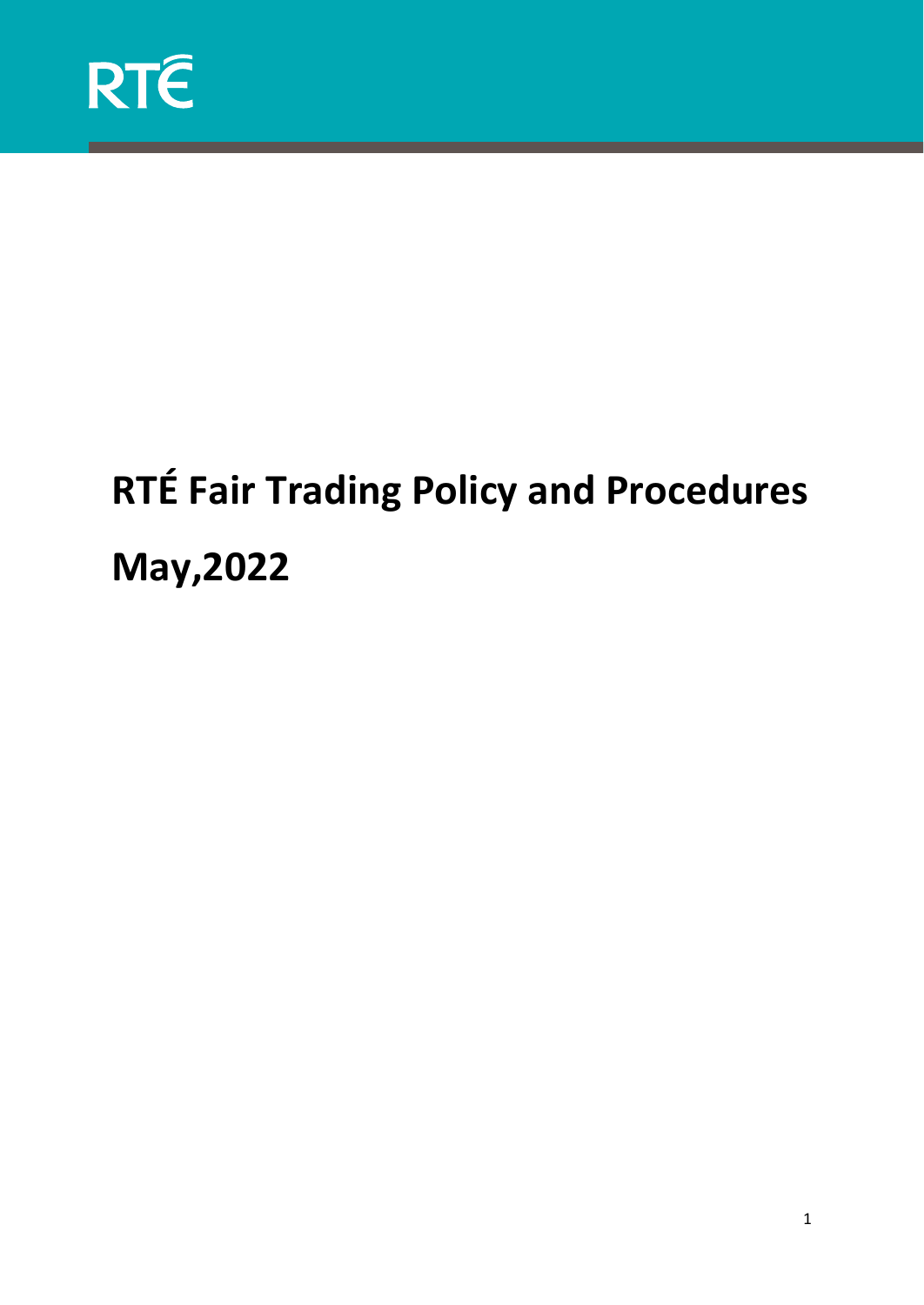# **Statement of Policy**

*RTÉ aims to trade fairly. Trading activities, both internally and with external parties, shall be in accordance with market principles, in compliance with competition and other applicable laws and conducted in a manner that ensures that public funds do not subsidise commercial activities or confer any unfair competitive advantage.*

*RTÉ's public service activities operate at arm's length from its commercial activities.*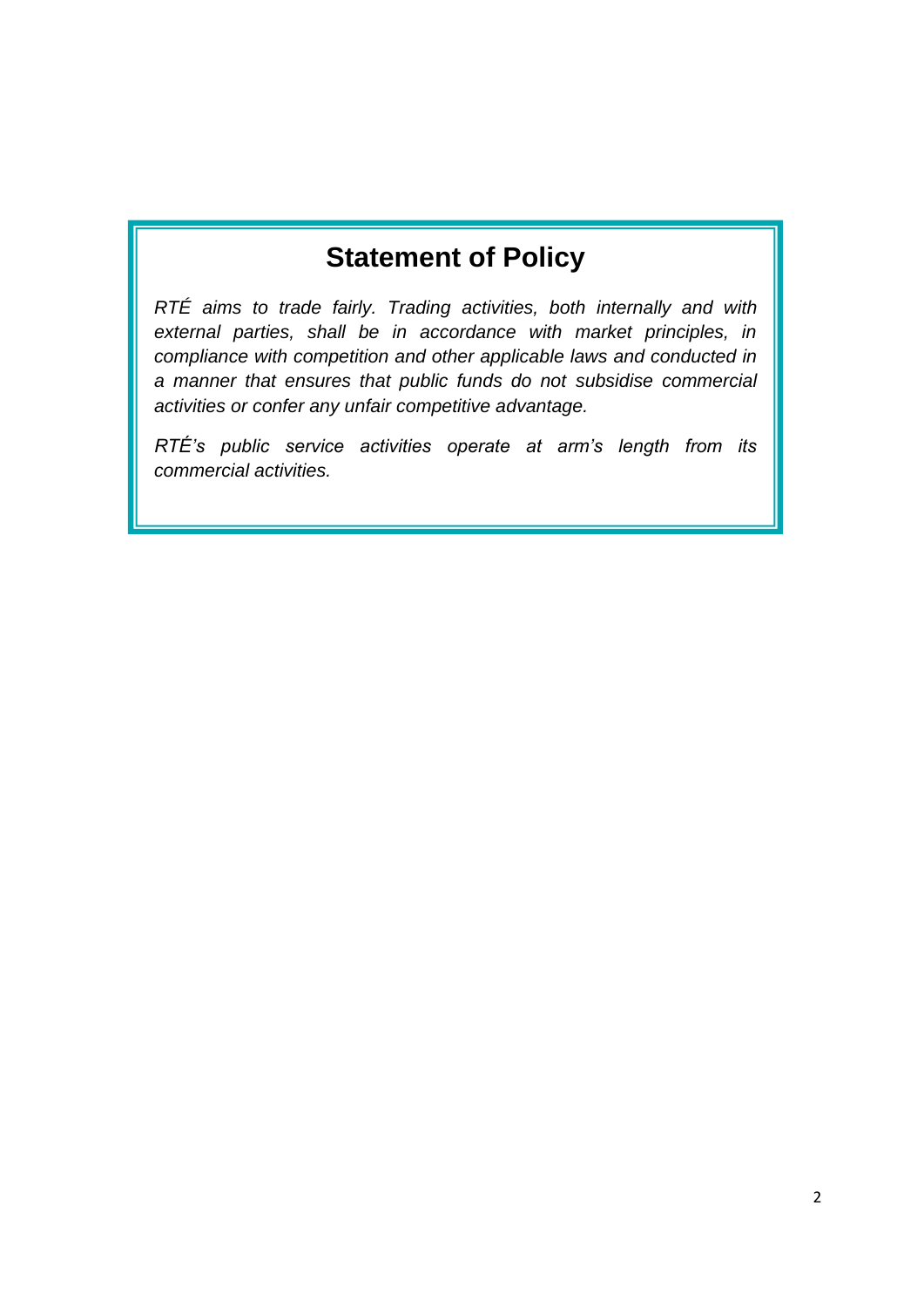# **1.Context**

RTÉ is a public service media organisation. Its role and remit are set out in the Broadcasting Act, 2009 with provisions that are directly informed by the EC Communication on the Application of State Aid Rules to Public Service Broadcasting 2009, ("the Communication"1). This Communication was drawn up to provide specific guidance on public service broadcasting as it is not comparable to a public service in any other economic sector.

To address potential distortions of trade that may be caused by the receipt of public funding all Member States are obliged to ensure that public service broadcasting is clearly defined, entrusted, supervised and that their respective legislative systems contain specific provisions to ensure that any trading conditions and competition are not disproportionately affected.

The Communication and the core principles of Fair Trading are reflected in the provisions of the Broadcasting Act 2009 ("the Act"). RTÉ must ensure that it trades fairly, in all of its trading activities, which are both public service and commercial in nature.

The Communication states that: "*While Member States are free to choose the means of financing public service broadcasting, the Commission has to verify, under Article 86(2), that the State funding does not affect competition in the common market in a disproportionate manner."*

Ireland has chosen a system of dual funding for its public service broadcaster. This means that the cost of fulfilling RTÉ's remit as defined in the Act is funded by both commercially generated revenue and a licence fee.

RTÉ has a clearly defined remit with specific public service objects as set out at section 114(a) to (i) of the Act. In keeping with the dual funded model, section 114 (j) also requires RTÉ:

*"so far as it is reasonably practicable, to exploit such commercial opportunities as may arise in pursuit of the objects outlined in paragraphs (a) to (i)."*

This provision is further referenced at section 108 of the Act as follows*:* 

- *(1) The commercial activities undertaken by a corporation in pursuance of its exploitation of commercial opportunities object shall*
	- *a) be operated in an efficient manner so as to maximise revenues, and*
	- *b) be used to subsidise its public service objects.*
- *(2) All transactions or arrangements entered into by a corporation as between the activities arising from*
	- *a) its public service objects, and*
	- *b) its exploitation of commercial opportunities object*

*shall be made at arm's length and on commercial terms"*

<sup>&</sup>lt;sup>11</sup> http://ec.europa.eu/competition/state\_aid/legislation/broadcasting\_communication\_en.pdf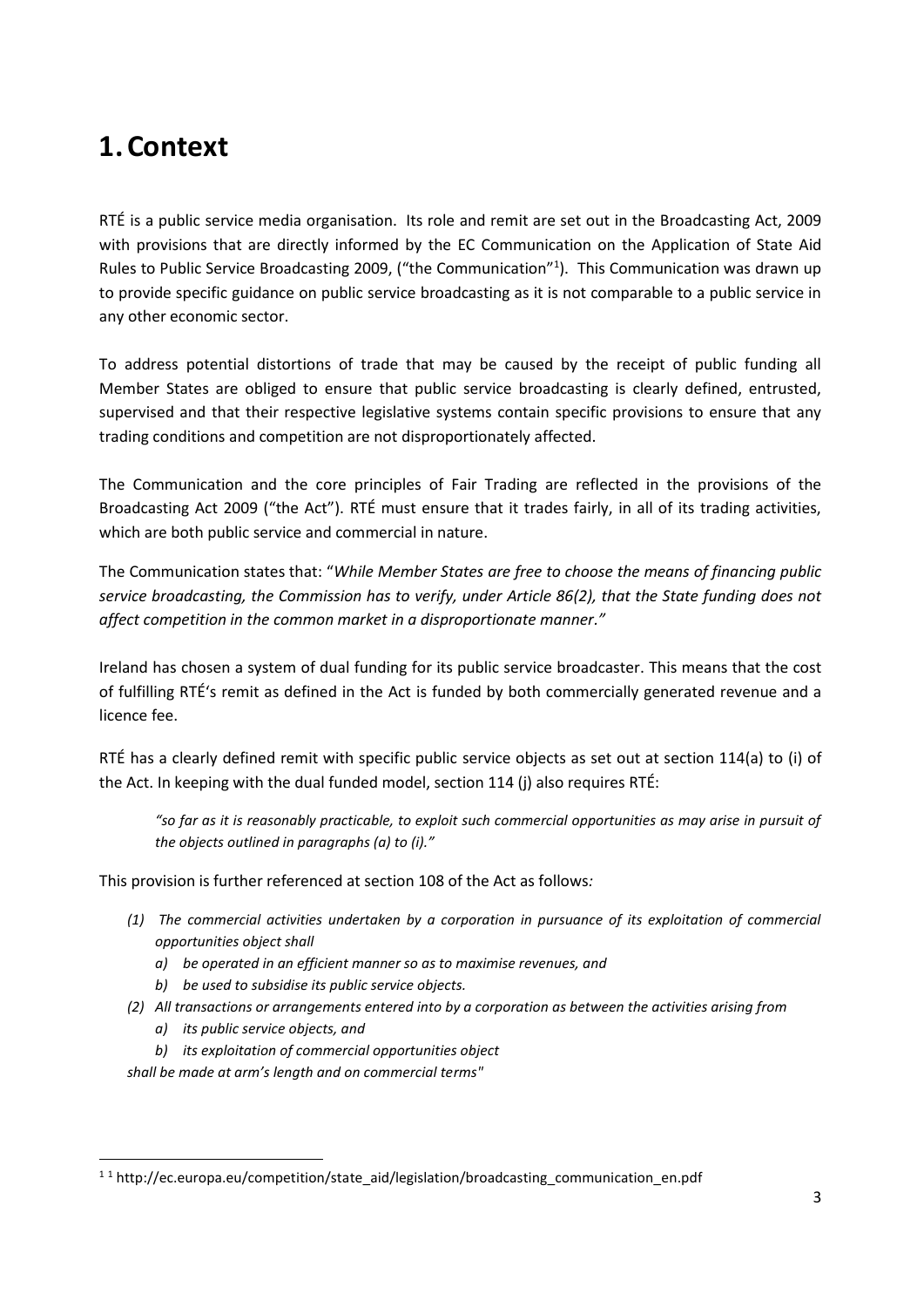Section 103 of the Act also requires that RTÉ is subject to public value test (PVT) and market impact assessment for any new services it proposes to introduce.

In addition to the specific rules for the Public Service Broadcaster there are a number of other laws and regulations that are relevant to or overlap with Fair Trading requirements. These include, though not exhaustively, those set out under EU and national competition law. It is important to be aware of the recently revised Audiovisual Media Services Directive 2018 , which will be implemented into Irish law when the Online Media Services Regulation Bill 2022 ( "OSMR Bill 2022") is enacted. In addition provisions of the European Electronic Communications Code, as well as specific public procurement requirements are directly relevant In addition, there is a range of regulatory codes and frameworks that apply to specific trading activities that RTÉ undertakes such as the BAI Commercial Communications Code, (the BAI will be replaced by a new media regulator when the OSMR Bill 2022 is enacted), the Fair Trading Code for Independent Commissioning, Premium Rate Services, Broadcast Transmission and Multiplex Regulatory Framework. This overlap is illustrated in the diagram below.

| <b>RTÉ's Fair Trading Policy</b>                                                                          |                                                                                                                                                                      |
|-----------------------------------------------------------------------------------------------------------|----------------------------------------------------------------------------------------------------------------------------------------------------------------------|
| <b>Important Regulations and Statutes</b>                                                                 | <b>Other areas relevant</b><br>to Fair Trading                                                                                                                       |
| Fulfil role and remit as defined in the<br>Broadcasting Act 2009                                          |                                                                                                                                                                      |
| Compliance with National and EU Competition<br>Law                                                        |                                                                                                                                                                      |
| Compliance with State Aid Law                                                                             | Premium Rate                                                                                                                                                         |
| Compliance with relevant ComReg regulatory<br>requirements                                                |                                                                                                                                                                      |
| Application of ex ante assessments of public<br>value and impact of new services and channels<br>$[5103]$ | Regulatory codes specific to certain activities e.g.<br>BAI Codes e.g. Advertising and sponsorship<br>RTÉ Brand and Marketing Activity<br>Independent Commissioning, |
| Compliance with statutory context for<br>commercial activities $[s114(1)(i)]$                             |                                                                                                                                                                      |
| Compliance with statutory obligations regarding<br>commercial activities [s108]                           | Services                                                                                                                                                             |
| <b>Monitoring, Compliance and Reporting Obligations</b>                                                   |                                                                                                                                                                      |

Compliance with the RTÉ's Fair Trading Policy and Procedures is of the utmost importance. The Code of Business Conduct for RTÉ Employees requires adherence to the RTÉ Fair Trading Policy and Procedures. Breach of the RTÉ Fair Trading Policy and Procedures is cited in the RTÉ Disciplinary Procedure as a situation where disciplinary action may be warranted.

There may be situations where conflicts arise between the key fair trading requirements. In such situations, advice should be sought from the Fair Trading Officer. In all cases, RTÉ's obligations to comply with all relevant, external legal and regulatory obligations will take precedence when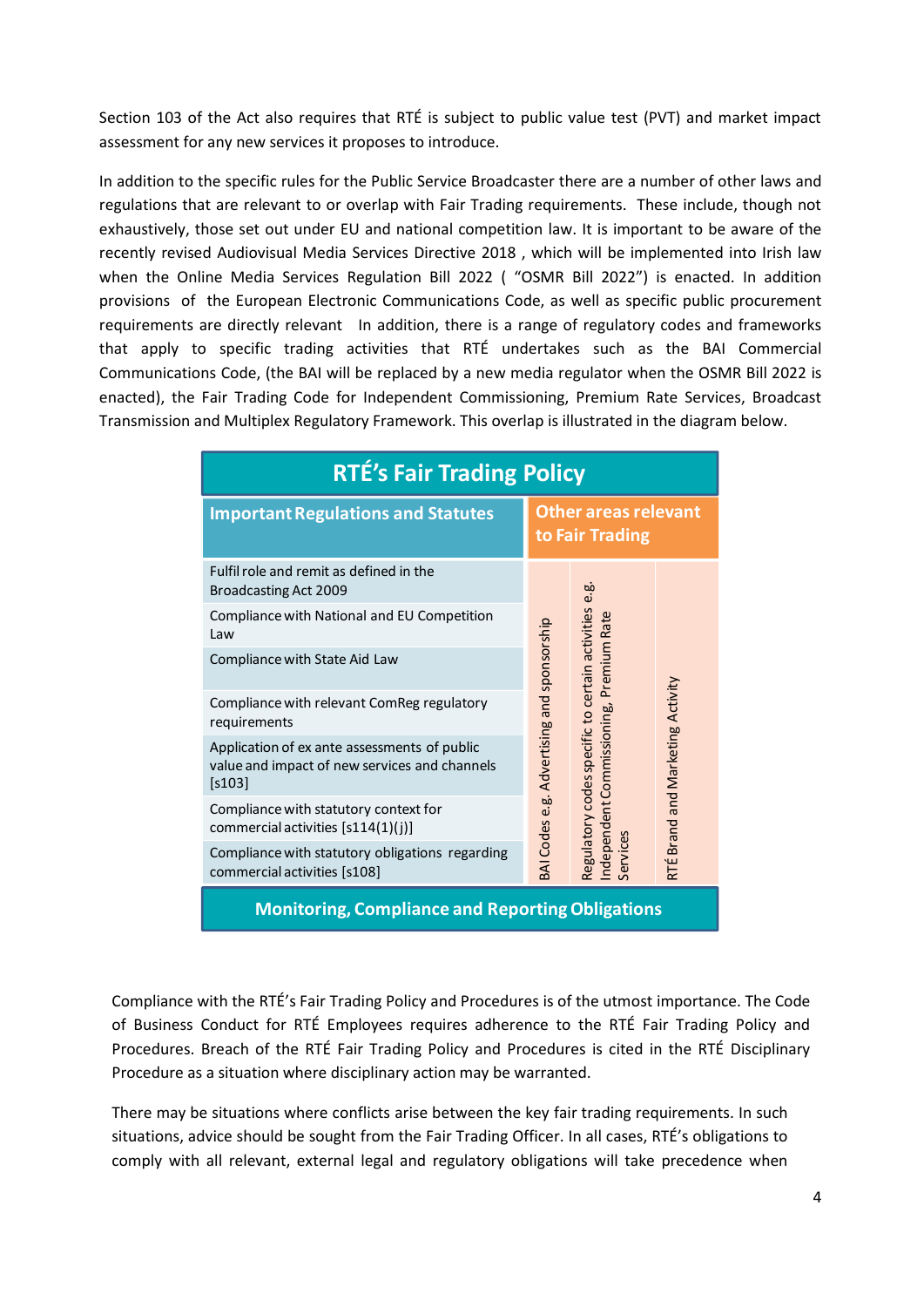deciding the appropriate course of action.

# **2.RTÉ Trading Activities**

#### **Definitions**

The term **Fair Trading** will mean different things to different stakeholders. RTÉ defines fair trading in the following way:

- to trade in a manner that is compliant with both EU State Aid law and national competition law with regard to both its public service activities and commercial activities
- to trade in a manner which ensures that public funds are not used to subsidise RTÉ's commercial activities
- to trade in a manner that ensures that RTÉ's commercial activities are compatible with its public service objects and exhibit commercial efficiency
- to ensure that its editorial integrity or independence is not conflicted or undermined by any use or association with the RTÉ brand and that its reputation is protected at all times
- to ensure that the RTÉ brand is used appropriately and in a manner which reflects its value and the reputation of RTÉ.

#### RTÉ defines **Trade** in the following way:

By trade RTÉ means the activity of buying or selling goods or services for commercial consideration, which may take place internally within RTÉ (such as between its public service activities and its commercial activities) or between RTÉ and third parties.

The scope of this policy covers 'trade' in connection with *all* of RTÉ's activities:

- those in pursuit of its public service objects,
- those undertaken to exploit commercial opportunities
- and the use of the RTÉ brand.

#### **2.1 Commercial Trading Activities**

RTÉ is entitled (and obliged under the Act section 114(j)) to engage in commercial activities that may arise in pursuit of its public service objects. Within these parameters the types of commercial trading activities that RTÉ and its subsidiaries currently undertake include:

- sale of commercial airtime (advertising) and sponsorship
- exploitation of intellectual property such as sale of programme rights or merchandising
- provision of paid for content services such as via subscription
- provision of production facilities
- provision of access to masts and towers for non-broadcast users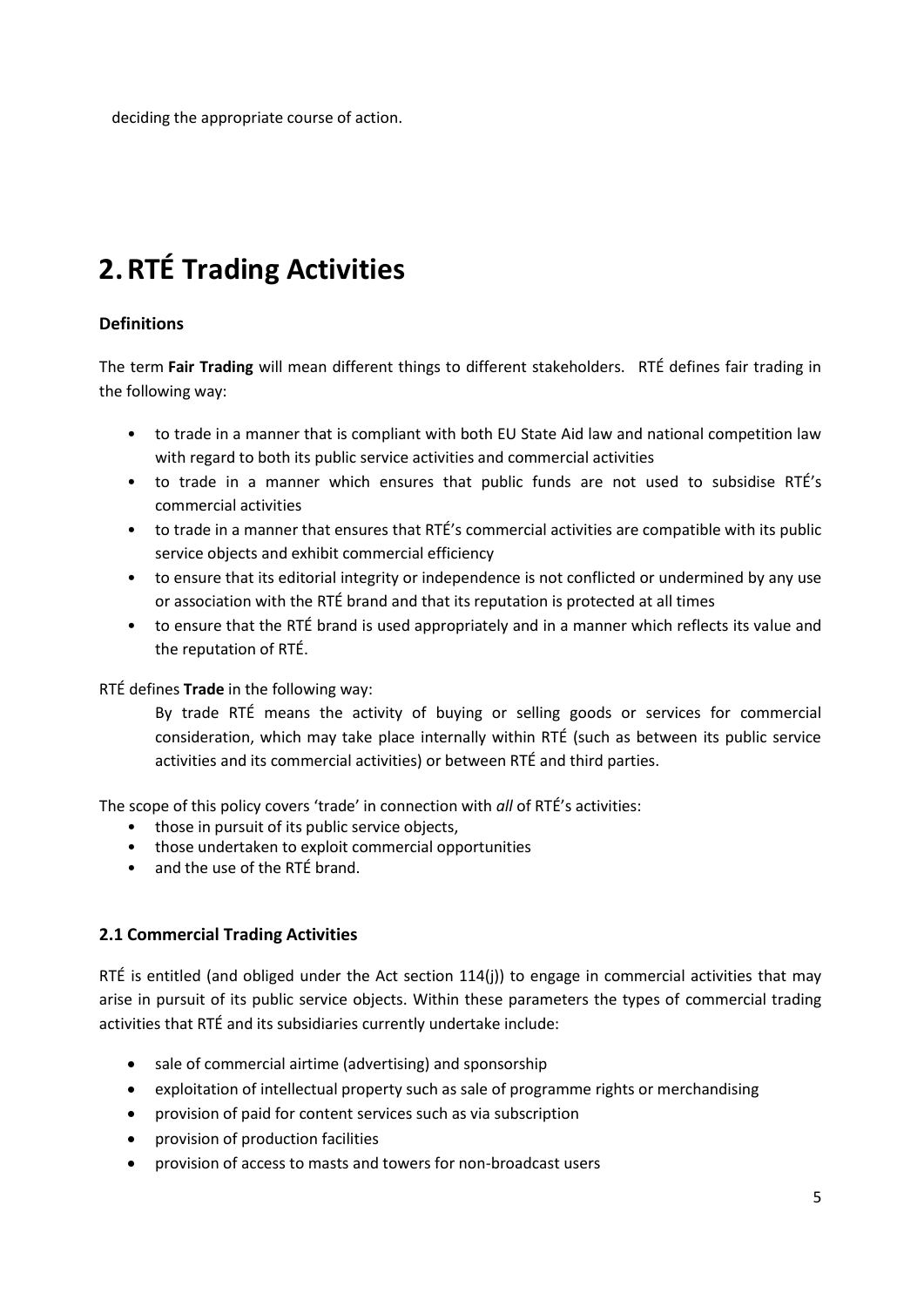- publications
- generation of income from the staging of concerts and other events
- brand marketing and merchandising.

#### **2.2 Public Service Trading Activities**

RTÉ also engages in trading activities that are fundamental to the delivery of its public service remit and come within the scope of the RTÉ Fair Trading Policy and Procedures. Those activities include:

- acquisition and licensing of programme rights
- sports rights acquisitions
- commissioning of programmes from independent producers
- purchase of goods and services.

#### **2.3 The RTÉ Brand**

The term "RTÉ Brand" means the following:

- The RTÉ name, initials and logo
- The names and logos of its programmes and services
- All related products and publications.

RTÉ brands are the intellectual property of RTÉ. In many cases they are registered trademarks. RTÉ seeks to protect the goodwill and reputation that it has in its brands by registering them as part of its portfolio of trademarks.

The use of the RTÉ brand suggests:

- a direct or strong association between RTÉ and a product or service
- that a product or service originated within RTÉ
- that RTÉ supports or endorses a product or service.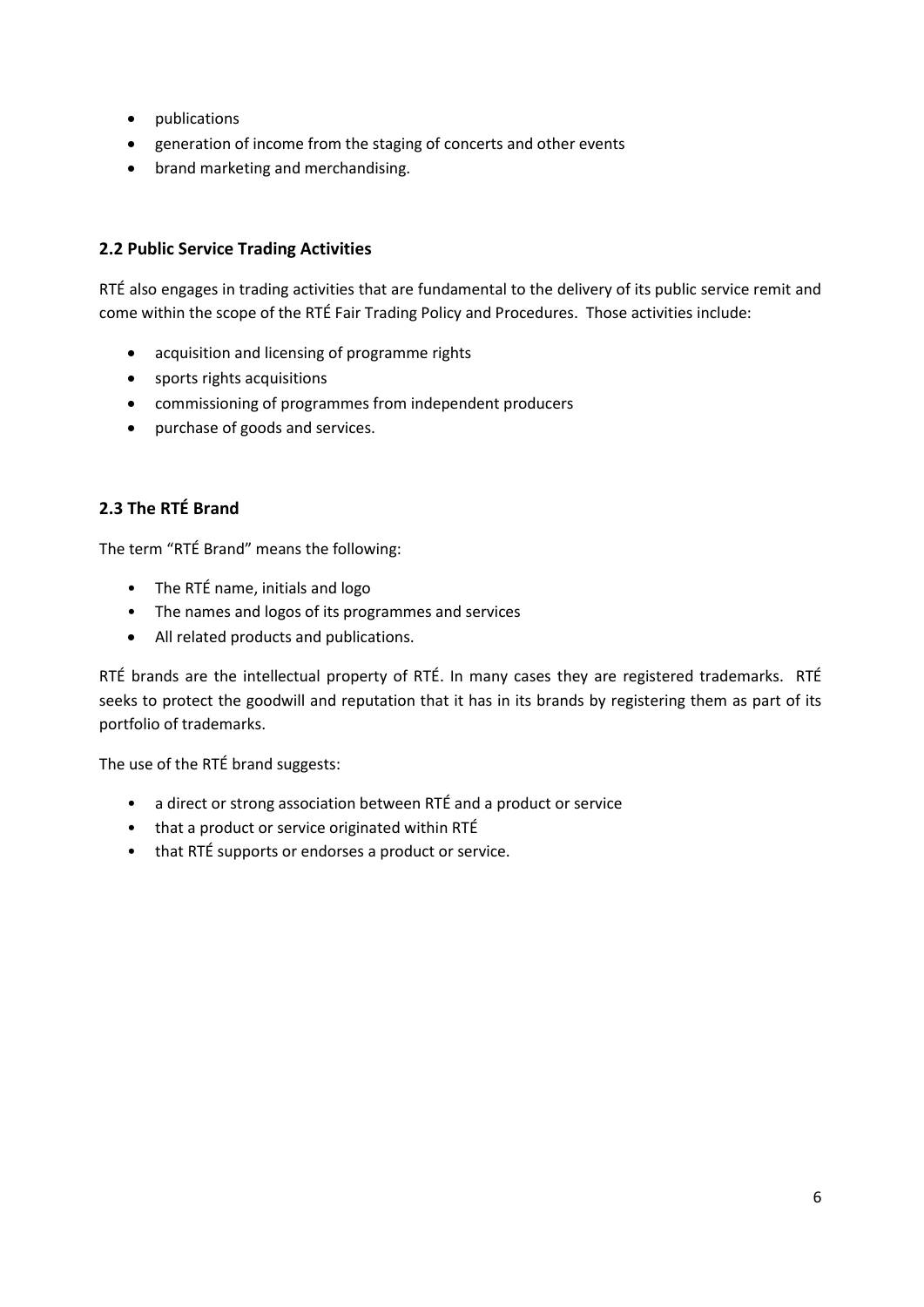# **3. Fair Trading Framework**

RTÉ's Fair Trading Policy is underpinned by the following principles:

- 1. **Arm's Length Principle:** that a clear separation exists between RTÉ's public service activities and its commercial activities
- **2.** Fair Competition: that RTÉ's trading activities shall be conducted fairly and at prices that reflect market conditions
- **3. Transparency and Accountability:** that RTÉ's trading activities are conducted in a transparent manner, with due regard for commercially sensitive information, and shall have an appropriate framework for accountability and governance.

To deliver on this policy the following rules of procedure apply.

# **3.1 Arm's Length Principle**

RTÉ seeks to ensure that its public service activities operate at arm's length from its commercial activities and that it can demonstrate in a transparent manner that public funds are not used to support commercial activities. The following rules shall apply to ensure that this principle is implemented:

- transactions involving trade between public service and commercial activities must be conducted on an arm's length basis
- persons working within these trading activities must be clearly identified and aware of their obligations
- specific operational practices must be distinctly defined and compliant with relevant guidelines or codes of conduct
- financial statements must show the costs and revenues from public service activities separately from those connected with commercial activities
- such separation, in the form of functional separation must be clearly demonstrated through appropriate agreements.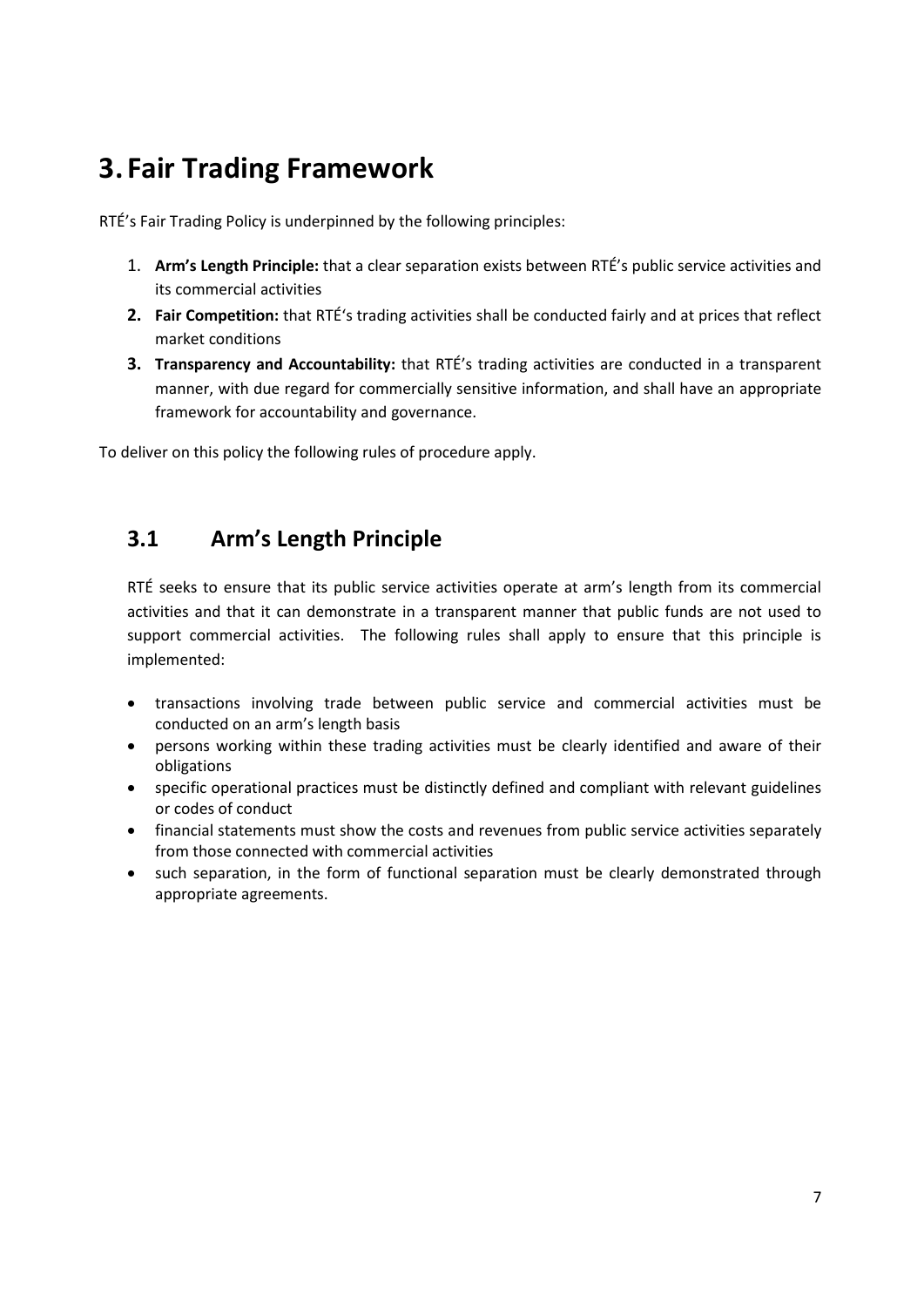RTÉ's commercial and public service trading activities are separated functionally as illustrated below:



### **3.2 Conflicts of Interest**

RTÉ recognises the importance of ensuring that decisions made in the course of trading activities are not influenced by conflicts of interest. The Code of Business Conduct for RTÉ Employees contains specific requirements regarding potential conflicts of interest (2.3 (iii) and (iv)).

# **3.3 Fair Competition**

The following rules shall apply to *all* of RTÉ's trading activities. RTÉ shall:

- ensure that its staff continue to be briefed to ensure that they are familiar with the requirements of EU and national competition law
- ensure that any trade shall be at a price that reflects market conditions
- ensure that its trading activities continue to comply with respective sector specific regulation and other regulatory or statutory codes.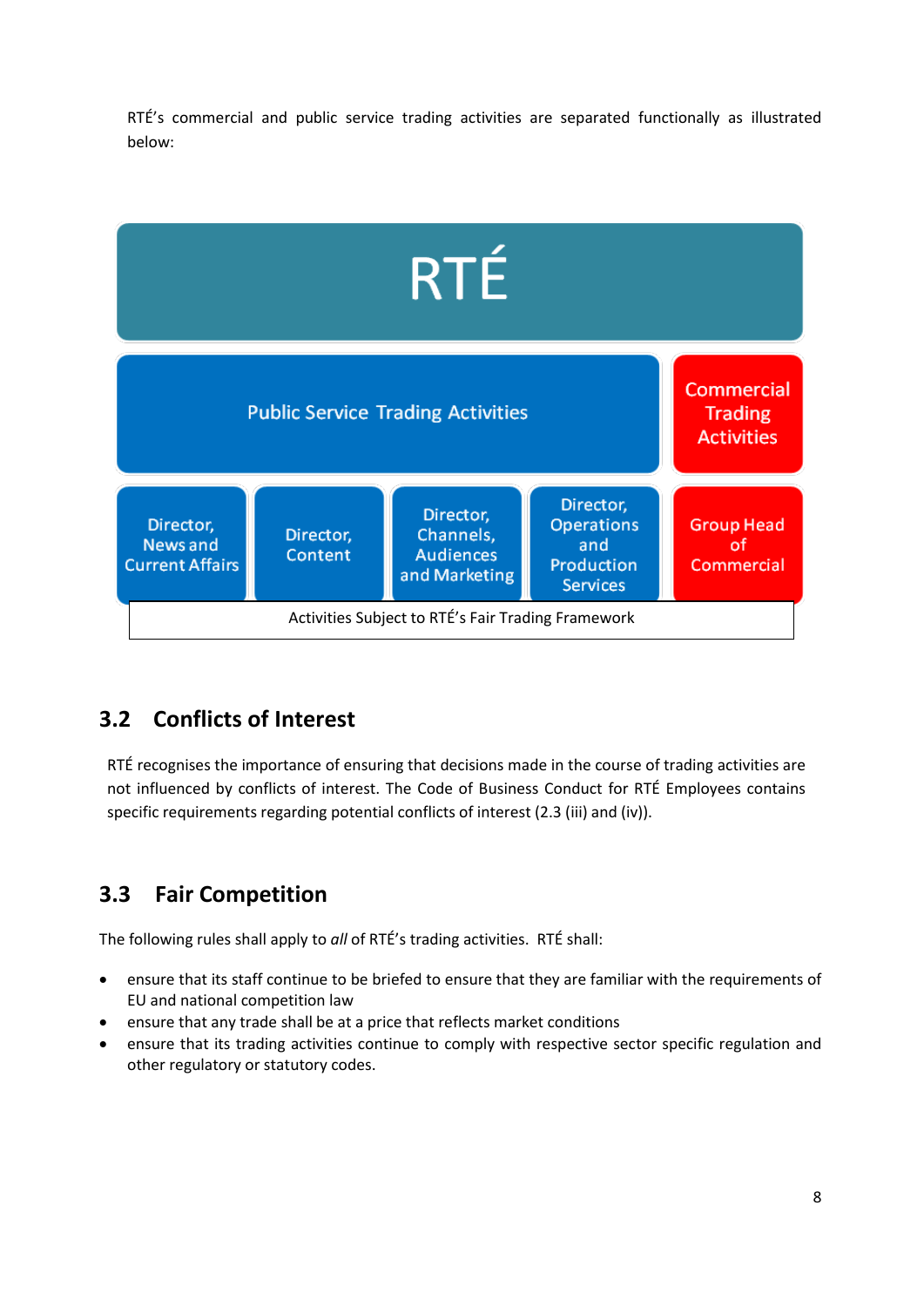#### **Impact on Competition**

The EC Communication referred to above, sets out the requirement for Member States to put in place an evaluation mechanism prior to the introduction of a new service. This requirement is set out at Paragraph (88) of the Communication as follows:

"*In order to ensure that the public funding of significant new audio-visual services does not distort trade and competition to an extent contrary to the common interest, Member States shall assess, based on the outcome of the open consultation, the overall impact of a new service on the market by comparing the situation in the presence and in the absence of the planned new service. ...This impact needs to be balanced with the value of the services in question for society. In the case of predominantly negative effects on the market, State funding for audiovisual services would appear proportionate only if it is justified by the added value in terms of serving the social, democratic and cultural needs of society, taking also into account the existing overall public service offer".*

Section 103 of the Act reflects this *ex ante* requirement at national level. There is an evaluation of public value<sup>2</sup> by the Minister including:

- the importance of the proposal in respect of pursuance of RTÉ's public service objects
- the compatibility with EU and Council of Europe recommendations on public service broadcasting
- the costs and revenues associated with the proposal and any impact on existing public service provision
- the extent to which the proposal contributes to meeting the democratic, cultural, linguistic, educational and social needs of Irish society, or individual groups within Irish society, and/or Irish communities outside of Ireland
- the extent to which the service will be accessible to the public
- the extent to which the proposed service will reach underserved audiences
- the contribution to media plurality.

The provision also requires an external sectoral impact assessment to be conducted by the independent regulatory authority. The factors evaluated as part of such an assessment may include:

- relevant market dynamics and, where appropriate, adjacent markets
- likely future developments in these markets
- the likely impact on competition of the presence of the new service in this context, such as potential loss of channel (service) revenue for existing players and the potential incremental share for the proposed service more dynamic impact such as potential to foreclose market entry

<sup>2</sup> Broadcasting Act 2009, Section 103 (8)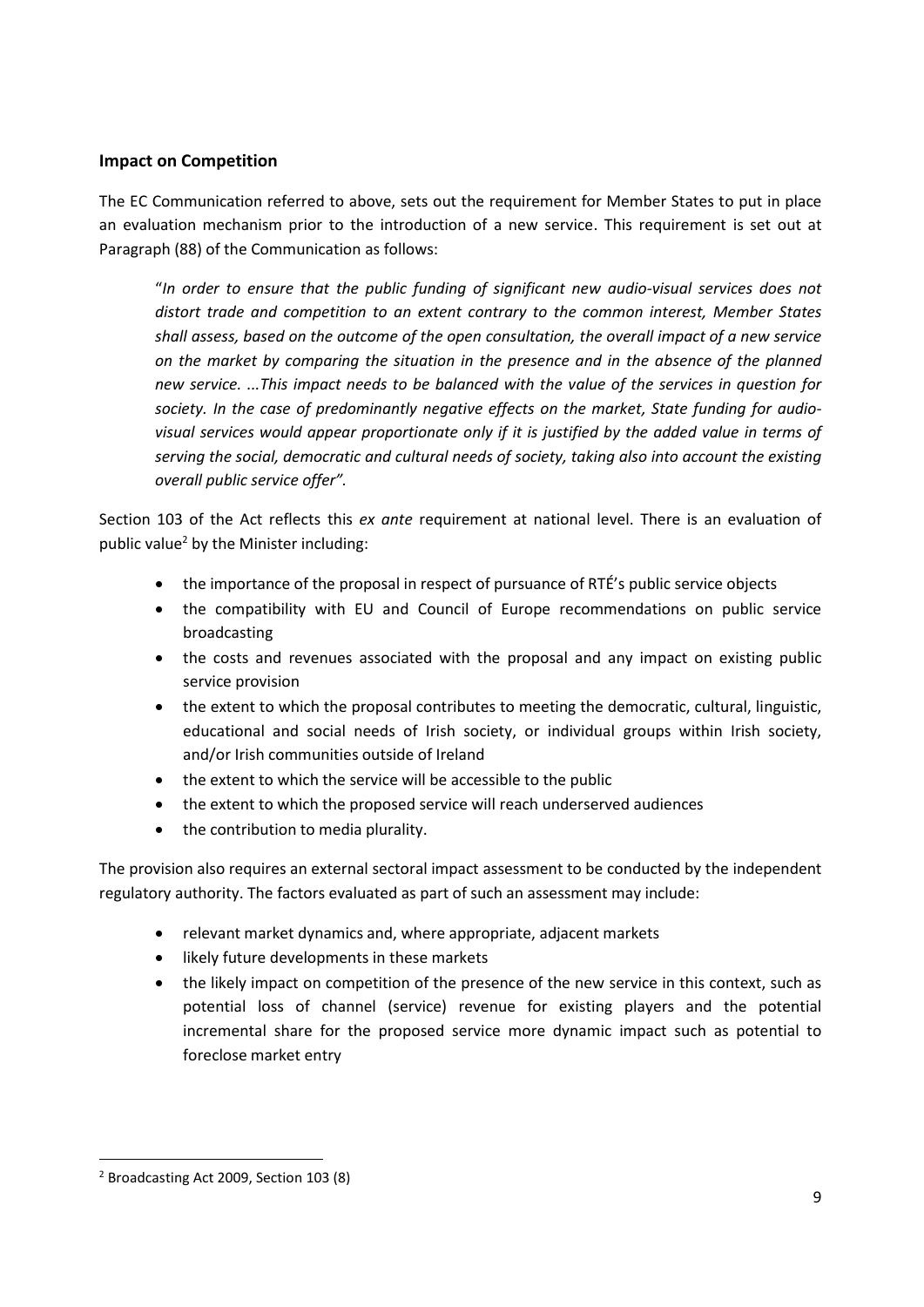In addition to this formal section 103 assessment, RTÉ seeks to ensure that it respects market principles at all times and is cognisant of the impact on the market prior to the introduction of any new service.

RTÉ conducts a comprehensive review of its portfolio of services as part of its multi-annual funding review (as per section 124). This review comprises but is not limited to the following types of analysis:

- an audit which examines the demographic profile, audience reach and platform availability of each service
- a qualitative review of each service, that looks at its fit with RTÉ objectives, the audience appeal, the quality or distinctiveness of the service, the wider impact of service in Irish society and the value for money / efficiencies of the service
- a public value framework is applied to each service which involves an evaluation of the performance of the service based upon a number of key measures across three dimensions of public value notably; High Quality and Distinctive Content; Serving Irish Society and Citizens and Value for Money
- a consideration of the impact of the services on the wider market
- the portfolio in its entirety is reviewed in the context of delivery of RTE's remit, the wider audience profile, market conditions, technological change and so forth to enable RTÉ to reconfigure the service / genre mix or to recalibrate individual services to deliver on the principle of universality.

If a new service is proposed as a result of this multi-annual review of the portfolio, this may be evaluated by the relevant authorities through section 103.

Furthermore, on an ongoing basis any internal proposal for a new service shall be assessed by senior management and members of the RTÉ Executive not only on its merits and relevance to RTÉ's remit but also in terms of its potential impact on competition in the market.

RTÉ is also subject to ad hoc external reviews such as those proposed by the Minister. $3$ 

### **3.4 Transparency and Accountability**

In order to ensure that the principle of transparency and accountability is implemented, RTÉ shall operate within the following governance framework:

#### **Internal Oversight**

RTÉ has established a Fair Trading Committee which is a sub-committee of the RTÉ Board and bears responsibility for oversight of RTÉ's Fair Trading Policy. Its functions shall be to:

- review reports from the Fair Trading Officer
- oversee and where necessary review internal practice and procedures including the complaints

<sup>&</sup>lt;sup>3</sup> Most recent examples include Ministerial Review of Efficiency of RTÉ Practices and Economic Analysis of the Advertising Market in Ireland 2013.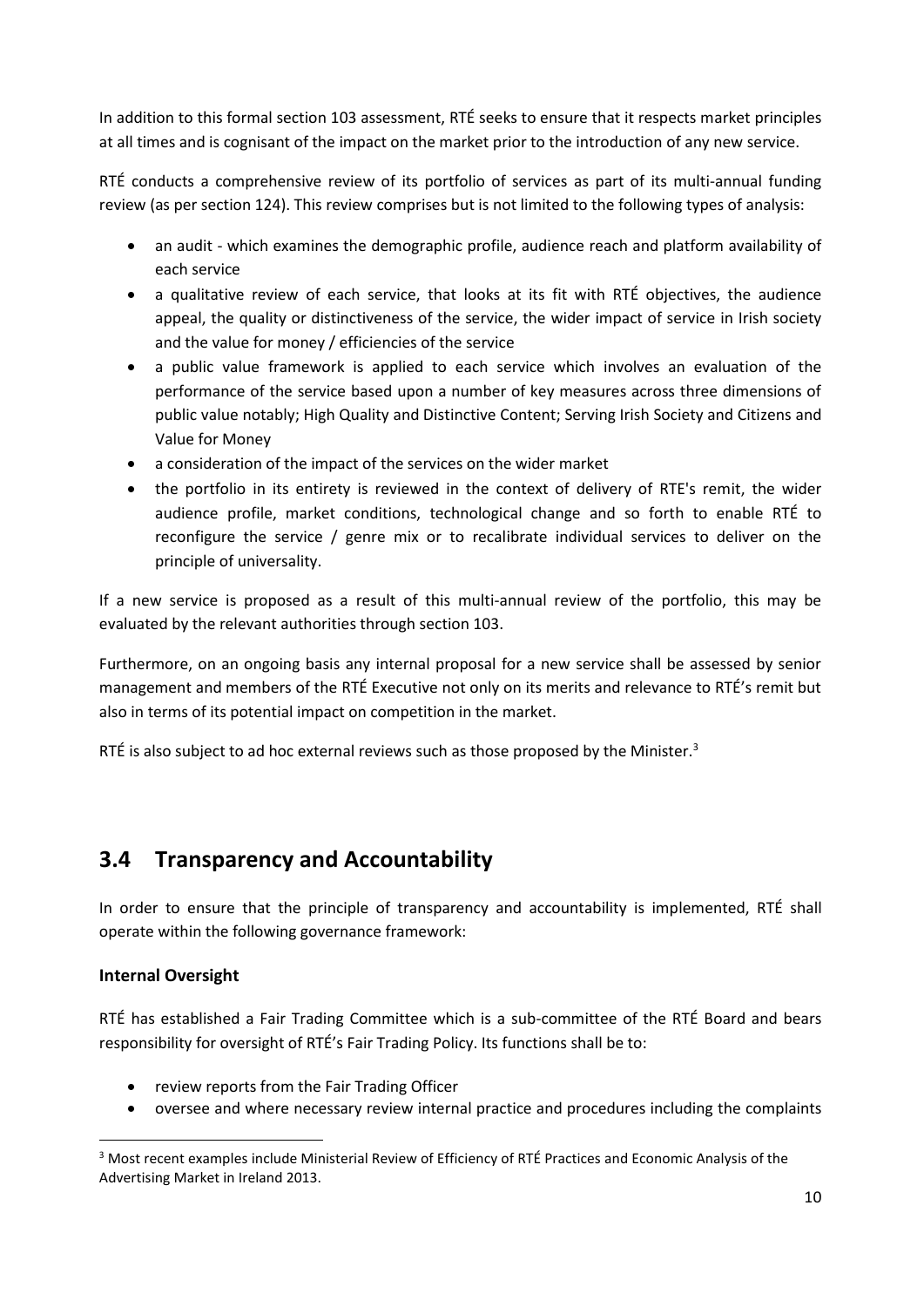procedure

• commission periodic reviews of RTÉ Fair Trading practice.

RTÉ shall have a designated internal resource to lead and address and update its Fair Trading Policy and Procedures as appropriate. The functions of the **Fair Trading Officer** (FTO) shall include:

- driving the implementation of the Fair Trading Policy and relevant guidelines across the organisation
- being the point of contact for internal and external queries
- reporting to the Fair Trading Committee on performance
- revising and updating internal guidelines where appropriate
- overseeing training and development of staff in pursuit of best practice
- assessing and making decisions on complaints of breach of the Fair Trading Policy.

#### **Fair Trading Complaints Procedure**

A Fair Trading Complaints Procedure, as approved by the Fair Trading Committee and implemented by the Fair Trading Officer is in place.

A review mechanism that is independent of the Complaints Procedure shall be set in place as approved by the Fair Trading Committee.

#### **Non-Compliance**

Any issue of alleged non-compliance by an RTÉ staff member may be subject to the RTÉ Disciplinary Procedures as implemented by RTÉ Human Resources.

In addition, the "Code of Business Conduct for RTÉ Employees" shall require that the behaviour and conduct of RTÉ employees in carrying out their duties is guided by a number of named policies, including this Fair Trading Policy. Any alleged breach of the Code of Business Conduct is addressed through appropriate action under the Disciplinary Procedures.

#### **Fair Trading Policy Review**

RTÉ Fair Trading Committee shall periodically review this framework and shall conduct a formal review at least once every 3 years, or more frequently as deemed appropriate by the RTÉ Fair Trading Committee or relevant authority. This review shall be set against the following criteria:

- an assessment of operations and processes in terms of effectiveness and compliance
- assessment of best practice in fair trading guidelines both with other comparable PSBs and in other sectors
- any other relevant considerations such as changes in legislation.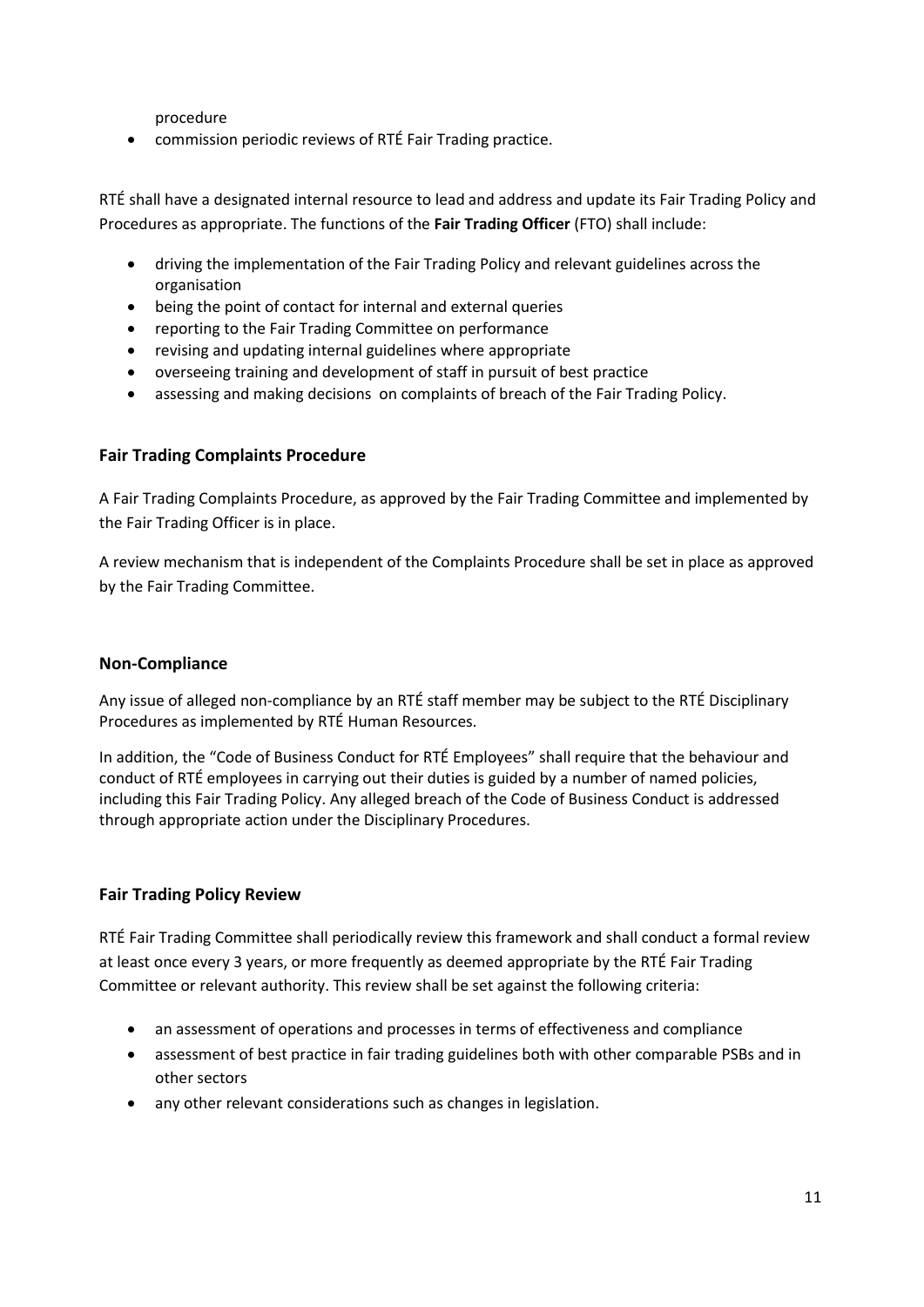#### **External Oversight and Reporting**

In addition to the internal reporting and oversight mechanisms outlined above, the following mechanisms for external oversight will apply:

- oversight and review of implementation by the Broadcasting Authority of Ireland as part of its Annual Funding Review of RTÉ
- a report on Fair Trading Policy and implementation shall be included in the RTÉ Annual Report which is laid before the Houses of the Oireachtas.

# **4.1 RTÉ Fair Trading Framework Applied to Commercial Trading Activities**

The parameters within which RTÉ may conduct commercial activities is set out in the Broadcasting Act 2009:

In section 114, which sets out RTÉ's principle objects and associated powers, part (j) states that " *so far as it is reasonably practicable, to exploit such commercial opportunities as may arise in pursuit of the objects outlined in* 114 (a) to (i). In other words, RTÉ may carry out commercial activities in pursuit of its public service objects.

More specifically in section 108 the Act states that "*the commercial activities undertaken by a corporation in pursuance of its exploitation of commercial objects shall (a) be operated in an efficient manner so as to maximise revenues, and (b) be used to subsidise its public service objects"*.

This section goes on to state that all transactions in pursuit of public service objects and the exploitation of commercial opportunities shall be made at arm's length and on commercial terms, which have been addressed previously in this document.

In accordance with these statutory obligations, RTÉ's commercial trading activities are governed by the Fair Trading Policy and in particular the principles of the Fair Trading Framework as set out in Section 3.

The Group Commercial Director shall oversee the operation of commercial trading activities, regularly review the portfolio of commercial activities, set commercial targets and report into the RTÉ Group and publicly report on the commercial trading activities in the RTÉ Annual Report. Annual commercial performance targets will be specified in the Annual Statement of Performance Commitments (ASPC) and subject to oversight by the BAI.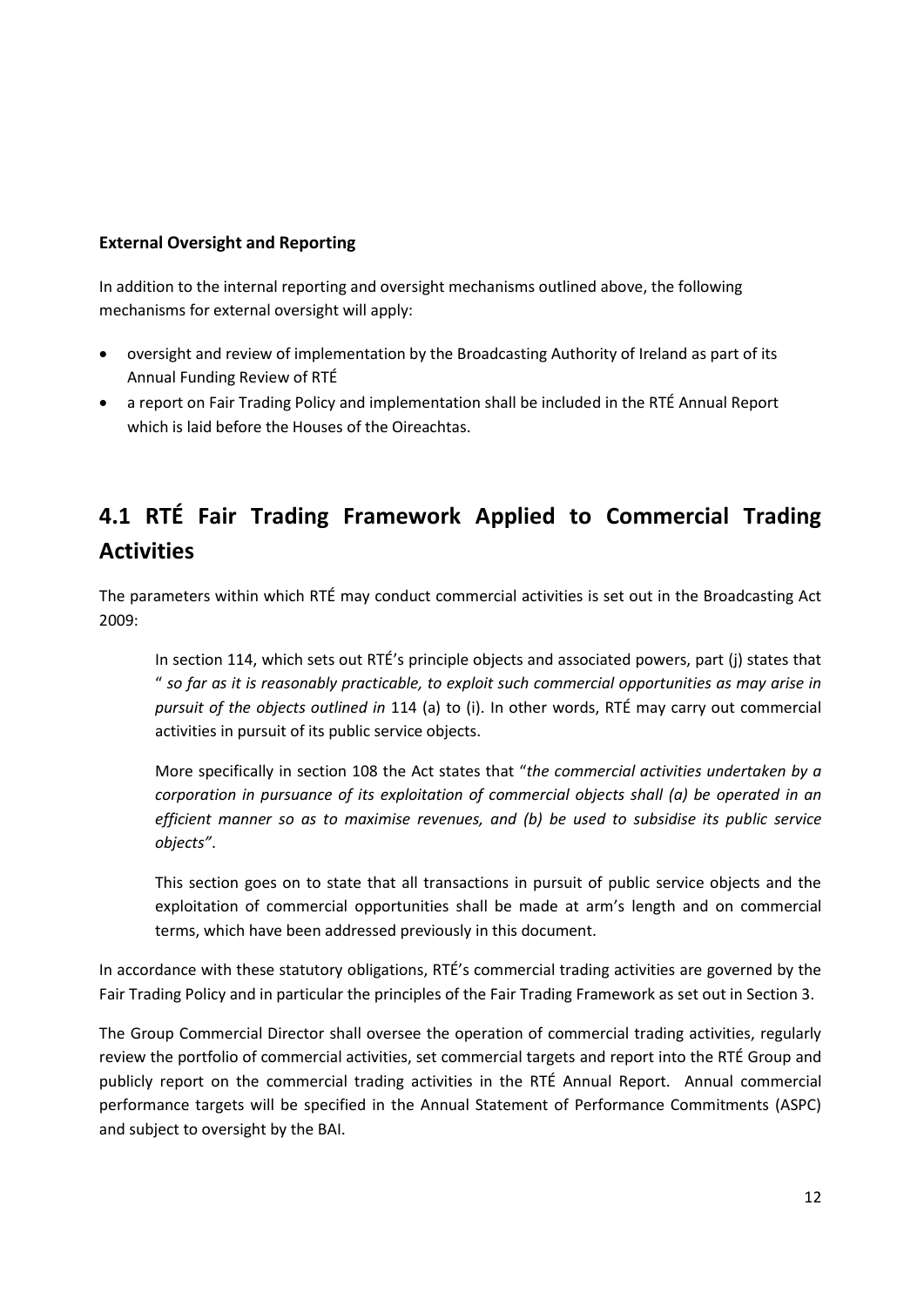All RTÉ staff engaged in commercial activities shall report to the Group Commercial Director, shall be accountable in respect of their adherence to the Fair Trading Policy and are subject to RTÉ's Code of Business Conduct. The Group Commercial Director shall oversee the operations of all commercial trading activities and these activities shall be governed by the following commercial criteria:

- be consistent with RTÉ's public service remit
- at all times uphold RTÉ's editorial integrity and its guiding principles as set out in the RTÉ Public Service Statement
- be operated in an efficient manner in order to maximise the net return to RTÉ's public service activities.

We set out below is a high-level summary of how the Fair Trading Framework applies to certain of RTÉ's commercial activities. More detailed internal 'working guidelines' shall be further developed where appropriate, as directed by the RTÉ Fair Trading Committee and the Fair Trading Officer, over and above what already exists herewith for the specific commercial trading activities.

#### **Advertising Sales**

- The principles of fairness, transparency and equity shall continue to underpin RTÉ's approach to all its advertising sales activities
- RTE seeks to achieve the best available market price for all its advertising sales
- RTÉ advertising sales practices will continue to be subject to rigorous review as part of the internal audit programme of work.

#### **TV Advertising Sales**

- RTÉ Television sales shall continue to publish maintain and regularly review as appropriate trading system as approved by the Group Commercial Director [http://tvmediasales.rte.ie/wp-content/uploads/2014/11/RTE-TELEVISION-TRADING-](http://tvmediasales.rte.ie/wp-content/uploads/2014/11/RTE-TELEVISION-TRADING-SYSTEM-2015.pdf)[SYSTEM-2015.pdf](http://tvmediasales.rte.ie/wp-content/uploads/2014/11/RTE-TELEVISION-TRADING-SYSTEM-2015.pdf)
- RTÉ Television will continue to publish its advertising sales terms and conditions
- Discounts offered shall continue to be offered on a fair, reasonable and consistent basis.

#### **Radio Advertising Sales**

- RTÉ Radio sales shall continue to publish, maintain and regularly review as appropriate its trading system as approved by the Group Commercial Director
- RTÉ Radio will continue to publish its advertising sales terms and conditions
- Discounts offered shall continue to be offered on a fair, reasonable and consistent basis.

#### **Sponsorship**

- RTÉ shall continue to engage in sponsorship practices in a way that is appropriate to its public service objects and in accordance with the relevant BAI Codes and the Broadcasting Act 2009
- RTÉ seeks to achieve the best available market price for the sponsorship of appropriate programmes.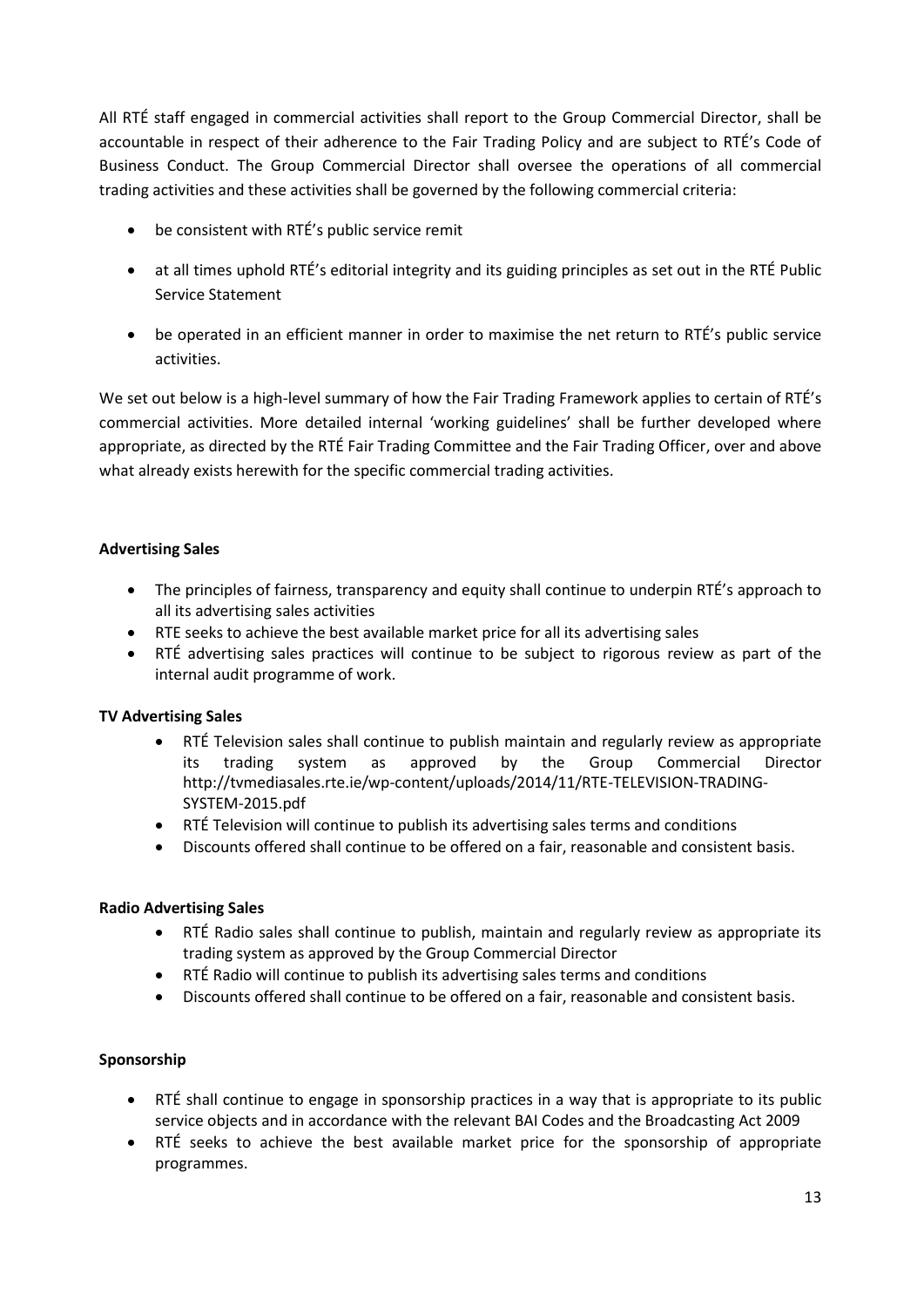#### **Commercial Communications related to Digital and Video on Demand Output**

• RTÉ will continue to trade commercial communication opportunities related to both online digital and on demand offerings at best market prices and under the provisions of its Fair Trade Policy and the direction of the Group Head of Commercial

#### **Product Placement**

• RTÉ will continue to offer Product Placement opportunities on its television services at best market prices and under the provisions of its Fair Trading Policy and Procedures and the direction of the GroupHead of Commercial

#### **Television Teleshopping**

• RTÉ will continue to offer Teleshopping opportunities on its television services at best market prices and under the provisions of its Fair Trading Policy and Procedures and the direction of the GroupHead of Commercial

#### **Commercial trading activities subject to sector specific regulation**

Some RTÉ commercial trading activities are bound by formal Regulatory Codes and obligations, they include:

#### **The Supply of Transmission, Distribution and Multiplexing Services**

One of RTÉ's public service objects as set out in the Broadcasting Act 2009 is the provision of a national public service multiplex. The DTT transmission, distribution and multiplexing services provided by RTÉ and national and quasi-national broadcast transmission and distribution services provided by its subsidiary, 2rn, are regulated by ComReg. In its most recent decision Decision 02/21 (February 2021), ComReg sets out the specific regulatory obligations applicable to RTÉ and to its subsidiary 2rn in their respective markets which for the purposes of regulation are referred to as Market A and Market B. Adherence to requirements of non-discrimination and pricing according to market conditions are central to this regulatory framework.

#### **Premium Rate Services**

ComReg has responsibility for licensing and oversight of Premium Rate Services (PRS) and has produced a detailed Code of Conduct. RTÉ, as with any stakeholder engaged in any such activities (e.g. phone-ins to programmes or competitions) must comply with this code. There is a complaints and review mechanism specifically for this as set out at:

[http://www.comreg.ie/licensing\\_and\\_services/premium\\_rate\\_services.716.html](http://www.comreg.ie/licensing_and_services/premium_rate_services.716.html)

#### **Sale of Rights and Intellectual Property**

RTÉ may sell or license rights to programmes and programme material and sublicense elements of sports rights packages. Where RTÉ sells or licenses rights, pricing should normally take into account: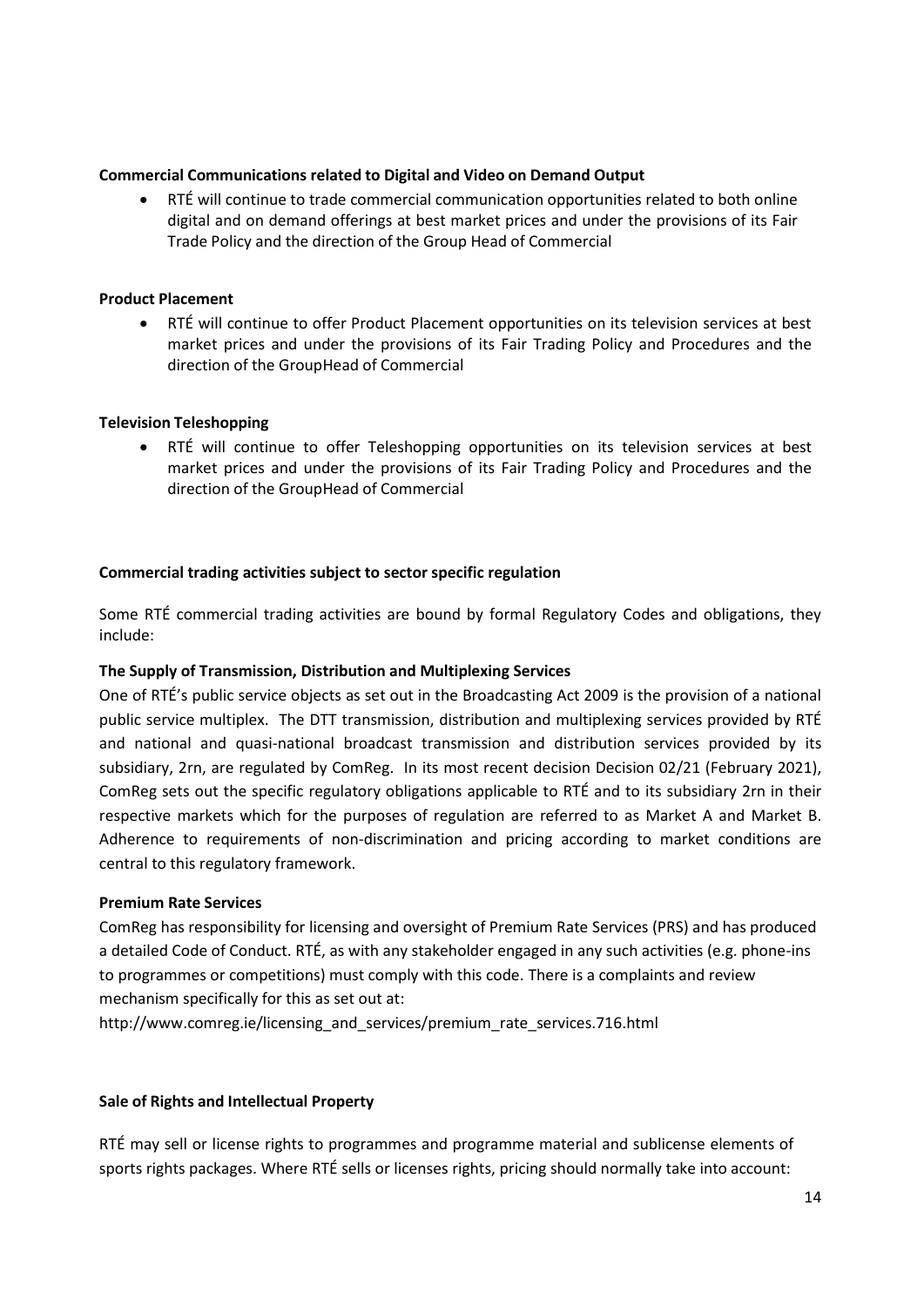- the market context, for example, the specific characteristics of the programming, the scope of the rights package(s) and current market trends
- the appropriate balance between upfront payments and future revenues e.g. through profit shares.

# **4.2 RTÉ Fair Trading Framework applied to Public Service Trading Activities**

RTÉ's public service trading activities are governed by the Fair Trading Policy and in particular the principles of the Fair Trading Framework as set out in Section 3.

All individuals engaged in such activities shall be accountable in respect of their adherence to the Fair Trading Policy and are subject to RTÉ's Code of Business Conduct. RTÉ's public service trading activities must adhere to the following criteria:

- be consistent with RTÉ's public service objects and strategy
- be responsive to the needs of its audience and the public interest
- uphold RTÉ's editorial integrity and its general guiding principles as set out in the RTÉ Public Service Statement
- strive to achieve value for money.

In addition to the above criteria, some areas of activity carry their own internal guidelines. Following the enactment of the OMSR Bill, 2022 other areas of activity carried out by RTÉ will be specifically regulated and this document will be updated accordingly.

#### **Programme Rights Acquisition**

- RTÉ shall bid for rights to programming that are aligned with the remit and content strategy of RTÉ's portfolio of services and its public service objects
- RTÉ shall bid for rights at a price that reflects market conditions
- RTÉ shall use such acquired rights to deliver relevant content to its audience
- RTÉ shall seek to effectively utilise its inventory of programme licences.

#### **Sports Rights Acquisition**

The guiding principles behind any decision to bid for and/or acquire sports rights are as follows:

- RTÉ shall bid for rights that are consistent with its public service objects
- RTÉ shall engage in a way that reflects RTÉ Sport's strategy to offer the best possible access to Irish and international sporting events for the audience
- There is nothing to prevent RTÉ from placing a joint bid for sporting rights however specific competition law advice must be taken in relation to the specifics of any joint bid and in particular to ensure that it does not involve the sharing of commercially sensitive information between the parties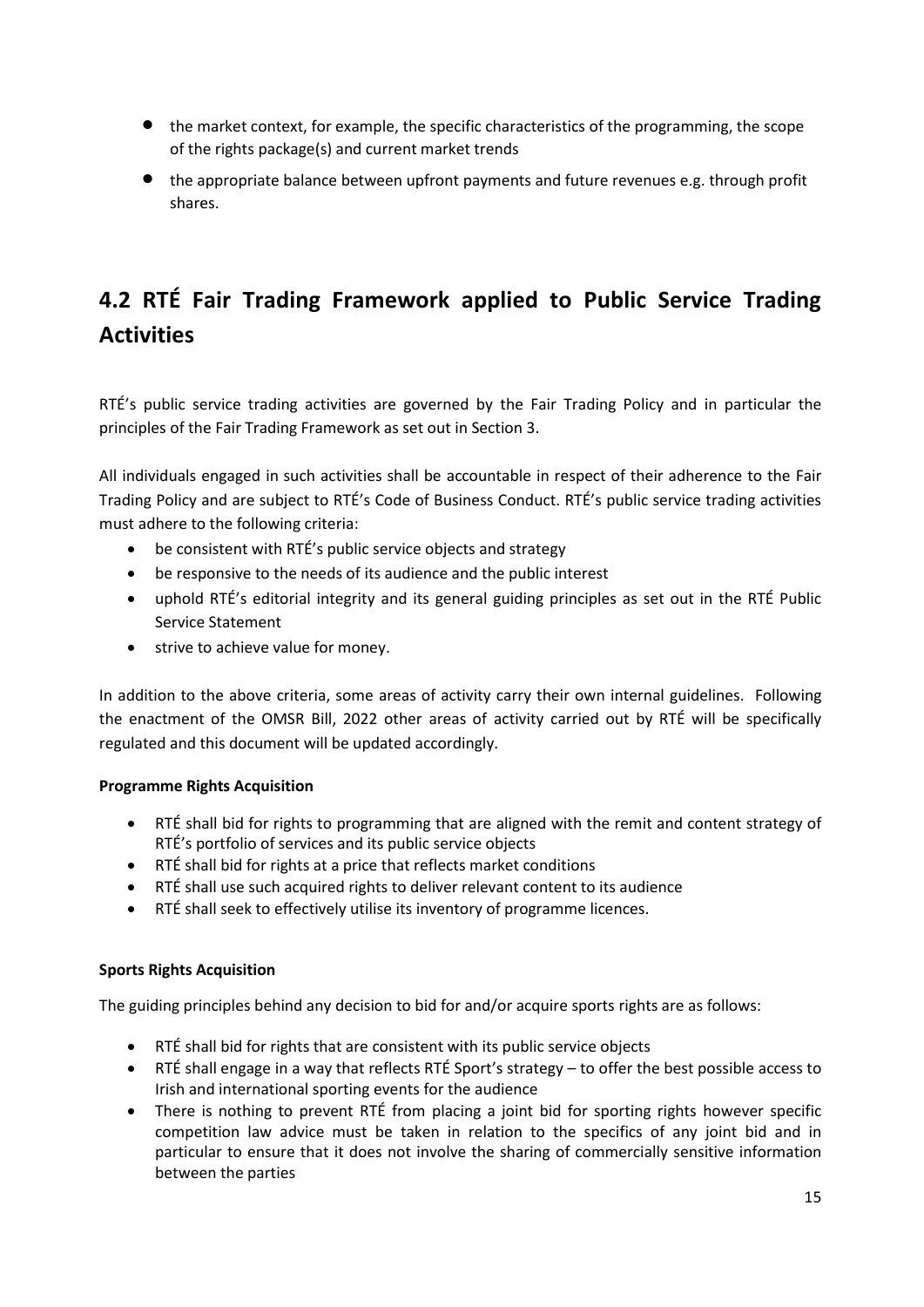- RTÉ shall bid for rights at a price that reflects market conditions
- RTÉ shall make the most effective use of these rights including exploring possibilities for multimedia coverage or analysis where it has the relevant rights.

#### **Independent Commissioning**

Section 112(4) of the Broadcasting Act sets the framework for RTÉ's practice with regard to independent commissioning. A **Code of Fair Trading Practice** involving all relevant stakeholders and the BAI, shall be drawn up, periodically reviewed and approved by Minister. The current RTÉ Code in respect of commissioned TV programmes is in place since October 2013. A Code of Fair Trading Practice for Radio commissioning shall be adhered to and regularly reviewed.

### **5. Use of the RTÉ Brand**

The use of RTÉ's brand in trading is governed by the fair trading policy and in particular the principle of the Fair Trading Framework as set out in Section 3.

The term "RTÉ Brand" means the following:

- The RTÉ name, initials and logo
- The names and logos of its programmes and services
- All related products and publications.

RTÉ brands are the intellectual property of RTÉ. RTÉ seeks to protect the goodwill and reputation that it has in its brands by registering them as part of its portfolio of trademarks.

The use of the RTÉ brand suggests:

- a direct or strong association between RTÉ and a product or service
- that a product or service originated within RTÉ
- that RTÉ supports or endorses a product or service.

Set out below is a high-level summary of how the fair trading framework applies to the use of the RTÉ brand.

#### **Guiding Principles of RTÉ Brand Use**

- The RTÉ brand may be used in connection with RTÉ's public services and the promotion of its public service remit.
- The RTÉ brand may be used in the course of approved commercial activities undertaken by or on behalf of RTÉ, in pursuit of RTÉ's object to exploit commercial opportunities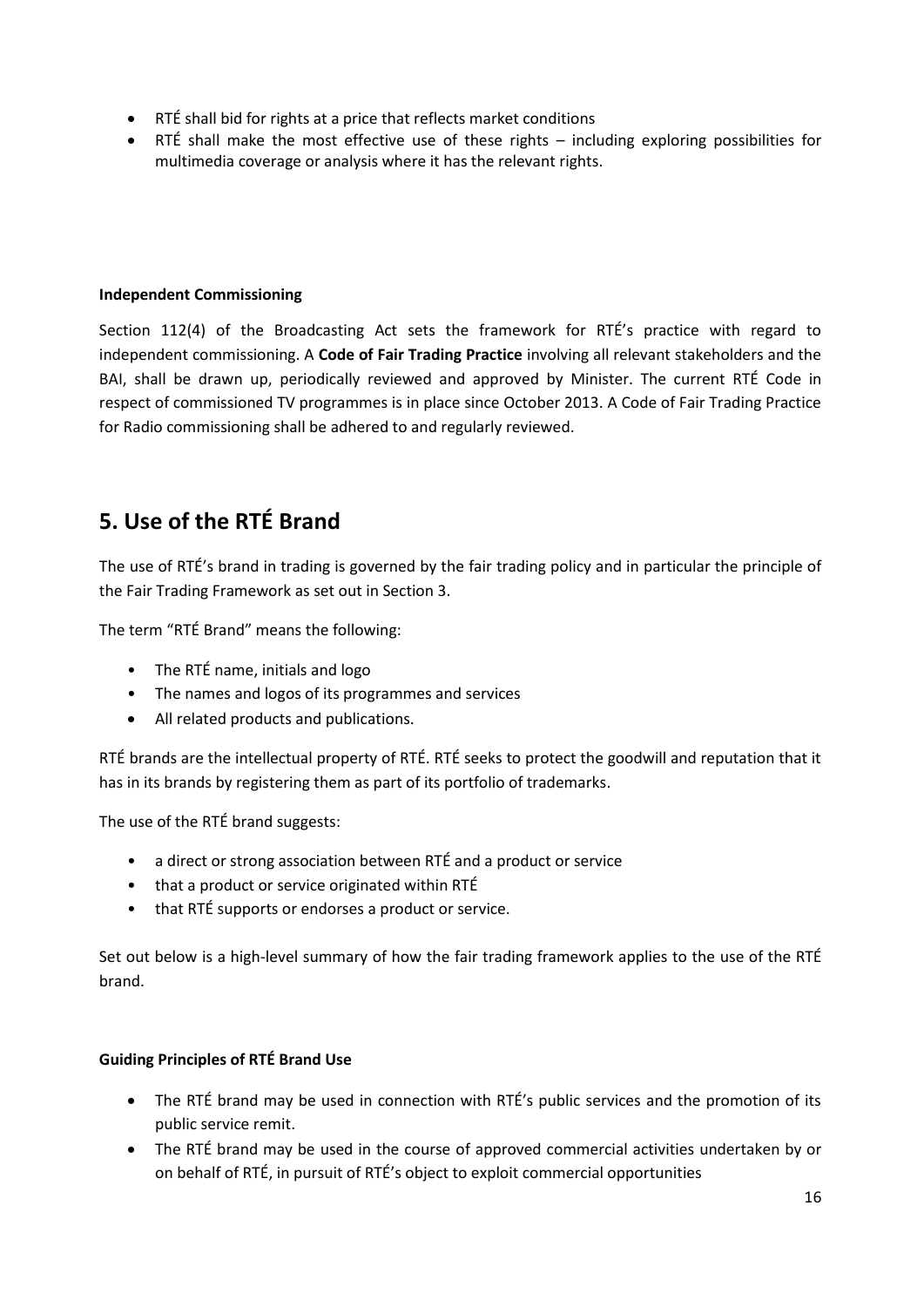- Use of the RTÉ brand must be appropriately documented by way of license arrangement or other arrangement.
- The RTÉ brand should not be used in a manner that implies promotion or endorsement of a third party product or service without the explicit permission of RTÉ and with an appropriate arrangement put in place.
- RTÉ shall ensure that its brands are not associated with any inappropriate organisation, service or content, or used in a manner that may impact negatively on RTÉ.
- The use of RTÉ brands and logos must conform to the detailed specifications set out in the RTÉ Brand Guide [\(www.rte.ie/branding\)](http://www.rte.ie/branding).

Where the use of the RTÉ brand is licensed in connection with commercial activities undertaken by a third party, the following criteria shall apply:

- any arrangement must be documented by way of an appropriate licence or other agreement
- any arrangement should provide an appropriate commercial return to RTÉ
- any arrangement must ensure that its value and integrity are protected at all times.

All **merchandising** associated with the RTÉ brand must reflect and be consistent with the values and integrity of the RTÉ brand.

RTÉ only accepts **sponsorship** by third party organisations which are appropriate to the brand values of RTÉ or the programme or service being sponsored.

RTÉ brands may be incorporated into the names of wholly owned **subsidiaries** of RTÉ or joint ventures involving RTÉ provided such usage is consistent with RTÉ brand values and guidelines.

The above also applies to **brands associated** with RTÉ or that originate from within RTÉ, even if such brands do not incorporate the RTÉ name, initials or logo.

The significant current example of this type of brand is SAORVIEW. The brands "SAORVIEW", "SAORVIEW Approved" and the SAORVIEW logo are registered trademarks of RTÉ.

The brand SAORVIEW can be used in the following contexts:

- SAORVIEW is the digital terrestrial television (DTT) platform in Ireland
- SAORVIEW has a product approval process in place that licences manufacturers to market receivers (TVs and decoder boxes) that have undergone SAORVIEW receiver testing certification as being "SAORVIEW Approved"
- retailers who comply with specified criteria and sell SAORVIEW Approved products may use the SAORVIEW logo in-store and on point of sale materials.

The principles of RTÉ brand use apply to the use of the SAORVIEW brand, as well as any further limitations and specifications as set out in the SAORVIEW Brand Guidelines, licence agreements and agreements with registered retailers.

#### **Testimonials**

RTÉ may receive requests from past or current suppliers for permission to describe their relationship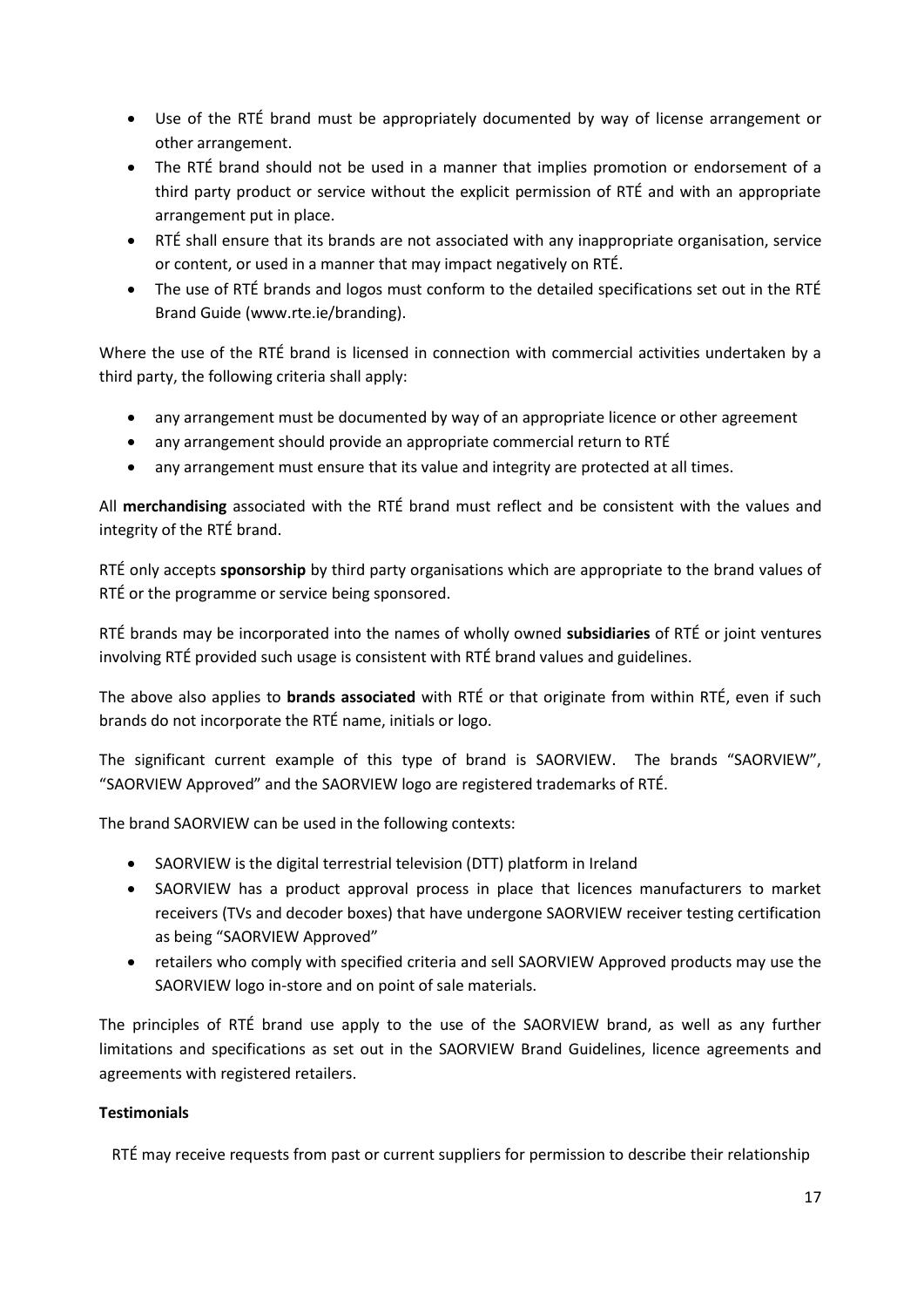with RTÉ in their promotional materials to demonstrate the goods or services that they have provided. Examples of promotional materials might include case studies, press releases or show reels, and suppliers may request use of stills or clips from content aired by RTÉ.

Such requests will normally be driven by the desire of suppliers to signal that they have worked with RTÉ. There is a risk, however, that such references may be misleading or may imply RTÉ endorsement of that supplier. Contracts with suppliers should, therefore, normally include a clause which requires the supplier to seek RTÉ permission for all promotional materials which reference its relationship with RTÉ.

Permission to enable a supplier to reference their relationship with RTÉ, whether that be in text format (e.g. in a press release or a case study) or in the form of a still or a clip of RTÉ content, may be granted as long as:

- RTÉ is a satisfied customer of the suppliers' goods or services
- RTÉ has agreed in advance to, and retains editorial control over such references

In addition, RTÉ will normally only grant permission for the use of stills or clips if the material in question has no direct connection with any RTÉ brands. In some instances, however, the nature of a supplier's business might be such that any images of its goods or services would be widely perceived by viewers as being associated with RTÉ brands – for example, a set designed by a third party for a RTÉ programme. In such circumstances, it might be acceptable for the suppliers to use such images in its promotional materials as long as the primary focus of the clip/still is the service provided ratherthan the RTÉ output. It will normally also be acceptable for the supplier to include a description in itswritten material of the relationship between these production images and RTÉ.

#### **Product Promotions**

Certain RTÉ programmes may contain editorial reviews of goods and services (including 'awards') or otherwise feature goods or services (e.g. in a fashion programme). The suppliers of goods or services may wish to quote from the review either at the point of sale, or in promotional material. Such displays can be beneficial to the RTÉ, by promoting the programme or RTÉ publication which contained the review or reference.

Where such citing is in connection with a product placement or other commercial arrangement with RTÉ:

- the appropriate guidelines must be complied with
- the citing must be within the terms of the commercial arrangement.

In other circumstances, a short summary of a review may be permitted or reference to the programme may be permitted. However, RTÉ editorial management must agree that:

- the reference is appropriate and editorially justified
- the original review was editorially driven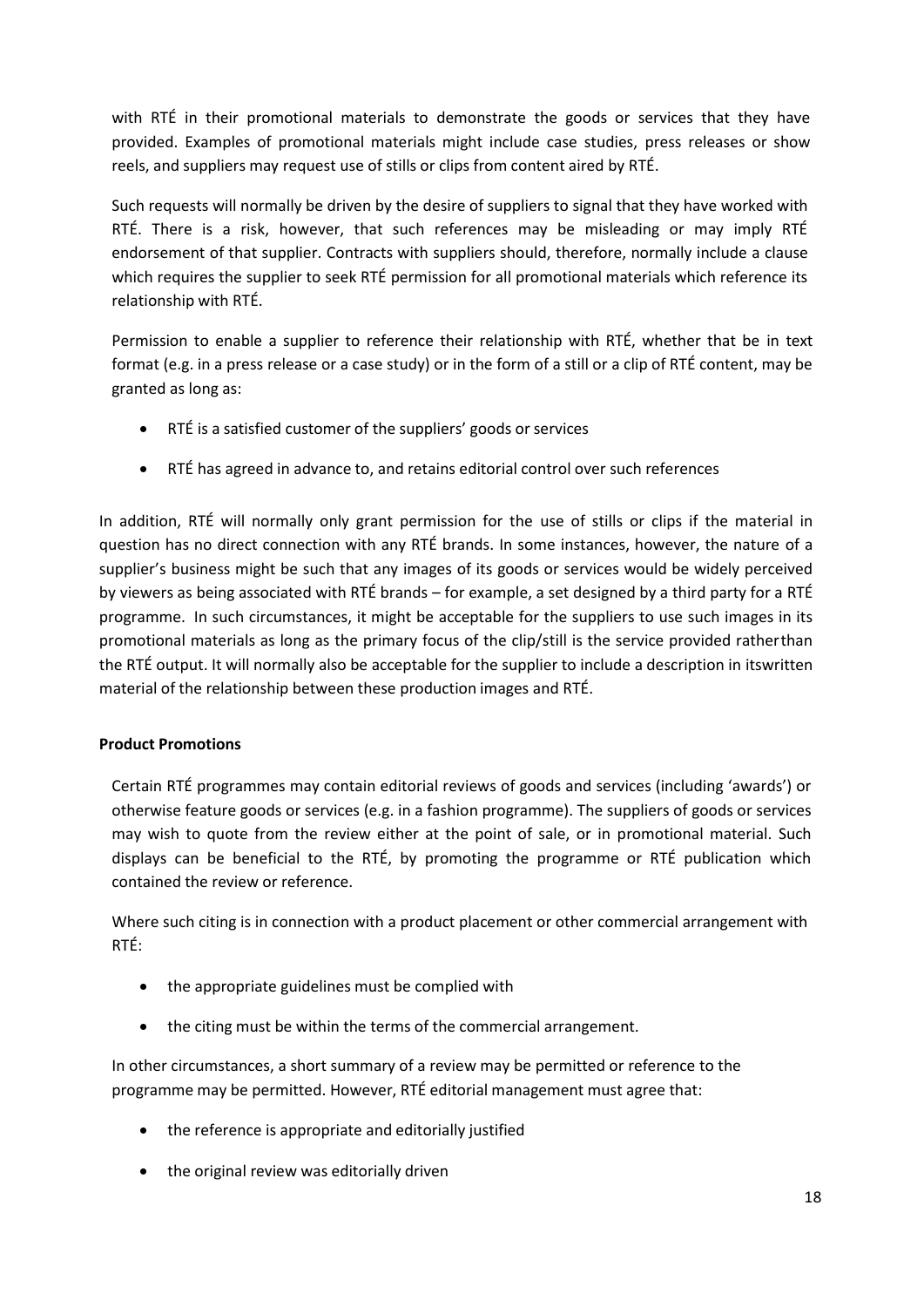• the proposed quotation is accurate and reflects the context of the whole item.

Additionally, RTÉ must be satisfied that it would not be appropriate to charge forthe right to reference the programme.

#### **Partnership arrangements**

All proposals for partnership arrangements must comply with RTÉ's Editorial Guidelines.

From a Fair Trading perspective:

- RTÉ should only enter into partnerships with organisations that are consistent with RTÉ's brand values and which would not bring RTÉ into disrepute
- promotional activities by RTÉ and its partner organisations should avoid the perception that RTÉ is endorsing the third party's trading activities